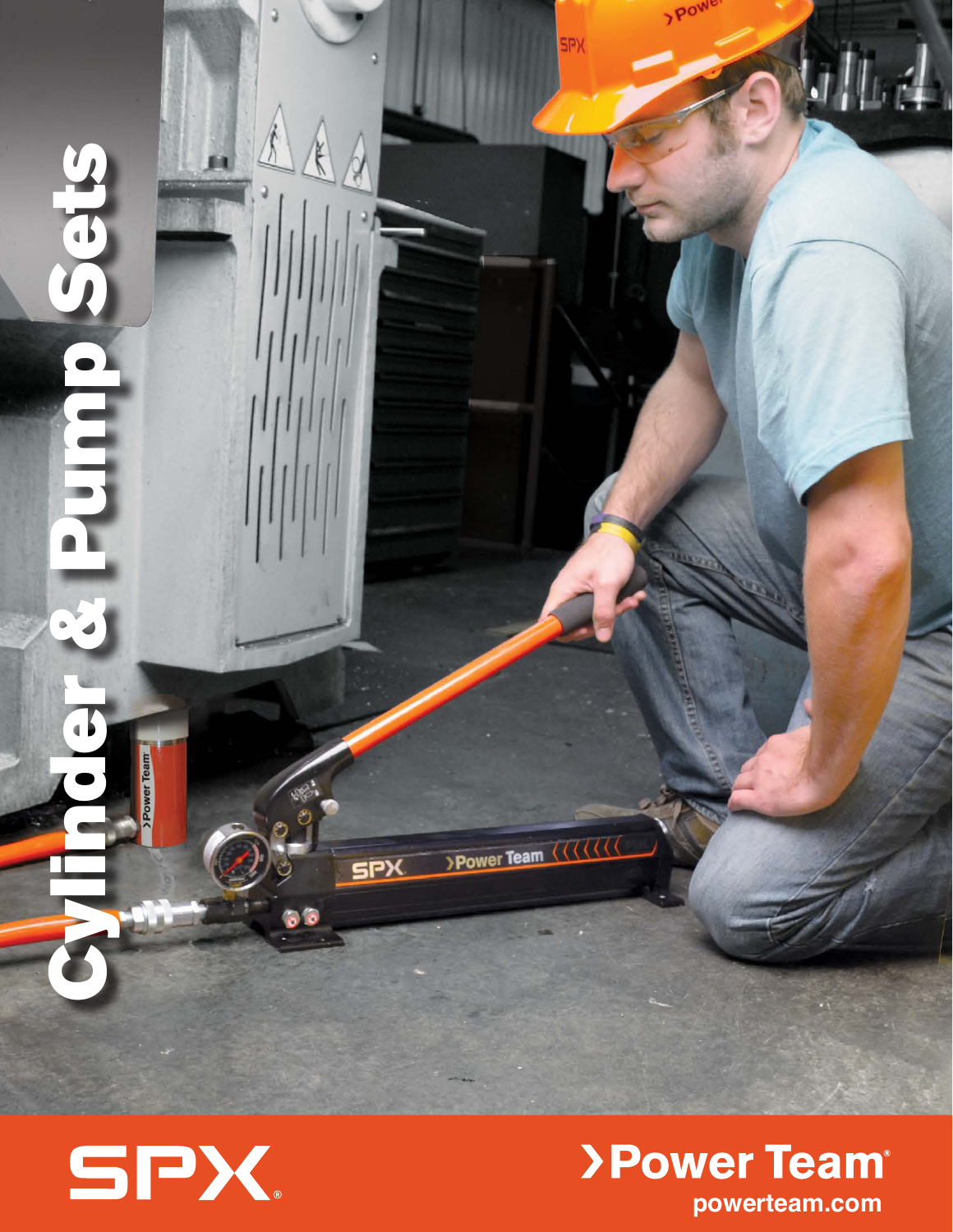## A KIT FOR ANY JOB

The SPX Cylinder Pump Sets (CPS) provide the quickest, easiest and one of the most cost effective ways to start or expand your hydraulic system. All sets include a Power Team pump and cylinder along with

a gauge, gauge adapter and hose. The Power Team CPS kits offer one of the largest selections available in the industry, ensuring a kit is available that matches the needs of your project.

### Typical System Diagram with Optional Accessories



#### Example Part Number

CPS-C55C-P12-06FP: Cylinder Pump Set with C55C Cylinder (C Series, 5 short ton, 5" Stroke) with a P12 pump and a 6' hose (2:1Burst) and a 9040 gauge with PSI primary units.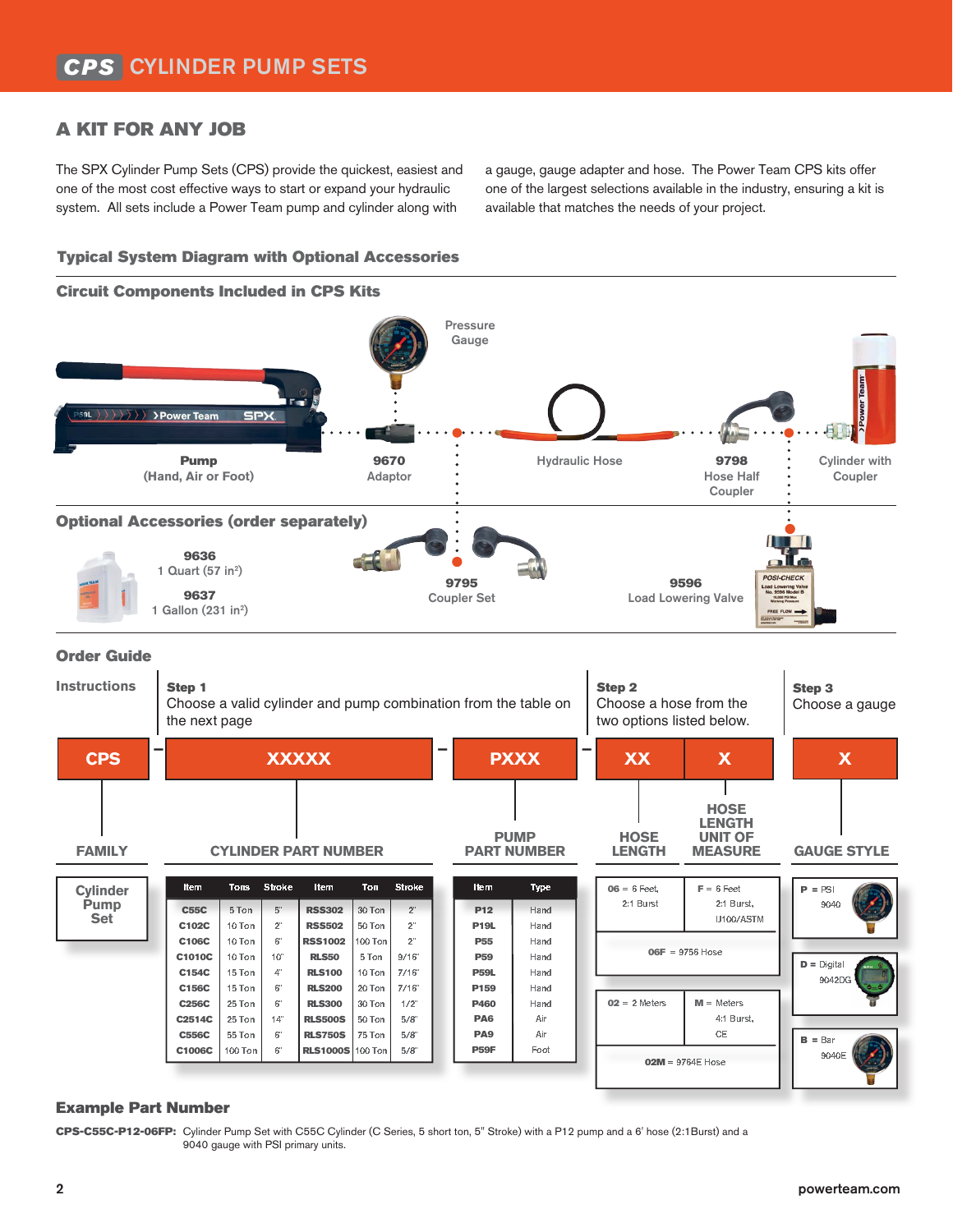# CYLINDER PUMP SETS *CPS*

|                                                                          | <b>Select a valid</b><br>combination<br>from the table. |                         |                       |                               | <b>PUMP</b>              |                                    |                          |                                        |                   |                          |                         |                    |                          |
|--------------------------------------------------------------------------|---------------------------------------------------------|-------------------------|-----------------------|-------------------------------|--------------------------|------------------------------------|--------------------------|----------------------------------------|-------------------|--------------------------|-------------------------|--------------------|--------------------------|
|                                                                          |                                                         |                         |                       |                               | <b>HAND</b>              |                                    |                          |                                        |                   |                          |                         |                    |                          |
|                                                                          |                                                         |                         |                       |                               | <b>CLASSIC STEEL</b>     |                                    |                          | <b>LIGHTWEIGHT</b>                     |                   |                          | <b>AIR</b>              |                    | <b>FOOT</b>              |
|                                                                          |                                                         |                         |                       |                               |                          | <b>SINGLE SPEED</b>                | 2 SPEED                  |                                        | 2 SPEED           |                          |                         |                    | 2 SPEED                  |
|                                                                          |                                                         |                         |                       |                               |                          |                                    |                          |                                        |                   |                          |                         |                    |                          |
|                                                                          | <b>Series</b>                                           | <b>Short</b><br>Tons    | <b>Stroke</b><br>(in) | <b>Cylinder</b><br><b>SKU</b> | P <sub>12</sub>          | P <sub>55</sub>                    | P <sub>59</sub>          | P159                                   | <b>P19L</b>       | <b>P59L</b>              | <b>PA6</b>              | PA <sub>9</sub>    | <b>P59F</b>              |
| E                                                                        |                                                         |                         | 3.25                  | C53C                          | C53C-P12                 | $\qquad \qquad -$                  | $\qquad \qquad -$        |                                        | C53C-P19L         | $\overline{\phantom{m}}$ | C53C-PA6                | C53C-PA9           |                          |
|                                                                          |                                                         | 5                       | 5.25                  | C55C                          | C55C-P12                 |                                    | $\overline{\phantom{0}}$ |                                        | C55C-P19L         | $\overline{\phantom{0}}$ | C55C-PA6                | C55C-PA9           |                          |
|                                                                          |                                                         |                         | 7.25                  | <b>C57C</b>                   | C57C-P12                 |                                    | $\overline{\phantom{0}}$ |                                        | C57C-P19L         | $\overline{\phantom{0}}$ | C57C-PA6                | C57C-PA9           |                          |
|                                                                          |                                                         |                         | $\overline{1}$        | C101C                         | $\overline{\phantom{0}}$ | C101C-P55                          | C101C-P59                | $\overline{\phantom{0}}$               | C101C-P19L        | $\overline{\phantom{0}}$ | C101C-PA6               | C101C-PA9          | $\overline{\phantom{0}}$ |
|                                                                          |                                                         |                         | 2.125                 | C102C                         | $\overline{\phantom{0}}$ | C102C-P55                          | C102C-P59                | $\overline{\phantom{0}}$               | C102C-P19L        |                          | C102C-PA6               | C102C-PA9          |                          |
|                                                                          |                                                         |                         | 4.125                 | C104C                         |                          | C104C-P55                          | C104C-P59                | $\qquad \qquad -$                      | C104C-P19L        | $\overline{\phantom{m}}$ | C104C-PA6               | C104C-PA9          | C104C-P59F               |
|                                                                          | c                                                       | 10                      | 6.125                 | C106C                         |                          | C106C-P55                          | C106C-P59                | $\overline{\phantom{0}}$               | C106C-P19L        | $\overline{\phantom{0}}$ | C106C-PA6               | C106C-PA9          | C106C-P59F               |
|                                                                          |                                                         |                         | 8.125                 | C108C                         |                          | C108C-P55                          | C108C-P59                | $\overline{\phantom{0}}$               | C108C-P19L        | $\overline{\phantom{0}}$ | C108C-PA6               | C108C-PA9          | C108C-P59F               |
|                                                                          |                                                         |                         | 10.125                | C1010C                        |                          | C1010C-P55                         | C1010C-P59               | $\overline{\phantom{0}}$               |                   | C1010C-P59L              | C1010C-PA6              | C1010C-PA9         | C1010C-P59F              |
|                                                                          |                                                         |                         | 14.125                | C1014C                        | $\overline{\phantom{0}}$ | C1014C-P55                         | C1014C-P59               | $\overline{\phantom{0}}$               |                   | C1014C-P59L              | C1014C-PA6              | C1014C-PA9         | C1014C-P59F              |
|                                                                          |                                                         | 15                      | 2.125                 | C152C                         | ÷                        | C152C-P55                          | C152C-P59                |                                        | C152C-P19L        |                          | C152C-PA6               | C152C-PA9          |                          |
|                                                                          | >Power Team                                             |                         | 4.125                 | C154C                         |                          | C154C-P55                          | C154C-P59                | —                                      | C154C-P19L        | -                        | C154C-PA6               | C154C-PA9          |                          |
|                                                                          |                                                         |                         | 6.125                 | C156C                         |                          | C156C-P55                          | C156C-P59                | -                                      | C156C-P19L        | $\overline{\phantom{m}}$ | C156C-PA6               | C156C-PA9          | $\overline{\phantom{0}}$ |
|                                                                          |                                                         |                         | -1                    | C251C                         | $\overline{\phantom{0}}$ | C <sub>251</sub> C-P <sub>55</sub> | C251C-P59                | $\overline{\phantom{0}}$               | C251C-P19L        |                          | C251C-PA6               | C251C-PA9          |                          |
| $\Box$                                                                   |                                                         |                         | $\overline{2}$        | C <sub>252</sub> C            |                          | C <sub>252</sub> C-P <sub>55</sub> | C252C-P59                |                                        | C252C-P19L        |                          | C252C-PA6               | C252C-PA9          | C252C-P59F               |
| <b>NITAC</b><br>CTING<br>€<br>ш<br>ਠ<br>$\overline{\boldsymbol{\delta}}$ |                                                         | 25                      | $\overline{4}$        | C254C                         |                          | C <sub>254</sub> C-P <sub>55</sub> | C254C-P59                |                                        | C254C-P19L        |                          | C254C-PA6               | C254C-PA9          | C254C-P59F               |
|                                                                          |                                                         |                         | 6.25                  | C256C                         |                          | $\overline{\phantom{0}}$           | C256C-P59                | $\overline{\phantom{0}}$               |                   | C256C-P59L               | C256C-PA6               | C256C-PA9          | C256C-P59F               |
|                                                                          |                                                         |                         | 8.25                  | C258C                         |                          |                                    |                          | C258C-P159                             |                   | C258C-P59L               | C258C-PA6               |                    | C258C-P59F               |
|                                                                          |                                                         |                         | 14.25                 | C2514C                        |                          |                                    |                          | C2514C-P159                            |                   |                          | C2514C-PA6              |                    |                          |
|                                                                          | <b>RSS</b>                                              | 55<br>10                | 6.25<br>1.5           | C556C<br><b>RSS101</b>        |                          | RSS101-P55                         |                          | C556C-P159<br>$\overline{\phantom{0}}$ | RSS101-P19L       | $\overline{\phantom{0}}$ | C556C-PA6<br>RSS101-PA6 |                    |                          |
|                                                                          |                                                         | 20                      | 1.75                  | <b>RSS202</b>                 | -                        | RSS202-P55                         | $\overline{\phantom{0}}$ | $\overline{\phantom{0}}$               | RSS202-P19L       | $\overline{\phantom{0}}$ | RSS202-PA6              | RSS202-PA9         | $\overline{\phantom{0}}$ |
|                                                                          |                                                         | 30                      | 2.438                 | <b>RSS302</b>                 |                          |                                    | RSS302-P59               | $\overline{\phantom{0}}$               | RSS302-P19L       | $\overline{\phantom{0}}$ | RSS302-PA6              | RSS302-PA9         | RSS302-P59F              |
|                                                                          |                                                         | 50                      | 2.375                 | <b>RSS502</b>                 |                          |                                    | RSS502-P59               |                                        |                   | RSS502-P59L              | RSS502-PA6              | RSS502-PA9         | RSS502-P59F              |
|                                                                          |                                                         | 100                     | 2.25                  | <b>RSS1002</b>                |                          |                                    | RSS1002-P59              |                                        |                   | RSS1002-<br><b>P59L</b>  | RSS1002-PA6             |                    | RSS1002-<br>P59F         |
|                                                                          | <b>RLS</b>                                              | 5                       | 0.5625                | <b>RLS50</b>                  | RLS50-P12                | $\qquad \qquad -$                  | $\qquad \qquad -$        | $\qquad \qquad -$                      | <b>RLS50-P19L</b> | $\overline{\phantom{m}}$ | RLS50-PA6               | RLS50-PA9          | $\qquad \qquad -$        |
|                                                                          | $>$ Pov                                                 | 10                      | 0.438                 | <b>RLS100</b>                 | RLS100-P12               | $\qquad \qquad -$                  | $\overline{\phantom{0}}$ | $\overline{\phantom{0}}$               | RLS100-P19L       | $\overline{\phantom{0}}$ | <b>RLS100-PA6</b>       | <b>RLS100-PA9</b>  | $\overline{\phantom{0}}$ |
|                                                                          |                                                         | 20                      | 0.438                 | <b>RLS200</b>                 | RLS200-P12               | $\qquad \qquad -$                  | $\qquad \qquad -$        | $\qquad \qquad -$                      | RLS200-P19L       | $\overline{\phantom{m}}$ | <b>RLS200-PA6</b>       | <b>RLS200-PA9</b>  | $\overline{\phantom{0}}$ |
|                                                                          |                                                         | 30                      | 0.5                   | <b>RLS300</b>                 | $\qquad \qquad -$        | RLS300-P55                         | $\overline{\phantom{m}}$ | $\overline{\phantom{0}}$               | RLS300-P19L       | $\overline{\phantom{m}}$ | <b>RLS300-PA6</b>       | <b>RLS300-PA9</b>  | $\qquad \qquad -$        |
|                                                                          |                                                         | 50                      | 0.625                 | <b>RLS500S</b>                | $\overline{\phantom{0}}$ | RLS500S-P55                        | $\qquad \qquad -$        | $\qquad \qquad -$                      | RLS500S-P19L      | $\overline{\phantom{m}}$ | <b>RLS500S-PA6</b>      | <b>RLS500S-PA9</b> | $\overline{\phantom{0}}$ |
|                                                                          | <b>RH</b>                                               | 20                      | 3                     | <b>RH203</b>                  |                          | RH203-P55                          | $\overline{\phantom{0}}$ | $\overline{\phantom{0}}$               | RH203-P19L        | $\overline{\phantom{0}}$ | RH203-PA6               | RH203-PA9          | RH203-P59F               |
|                                                                          |                                                         | 30                      | 2.5                   | RH302                         |                          | RH302-P55                          |                          | -                                      | RH302-P19L        | $\overline{\phantom{0}}$ | RH302-PA6               | RH302-PA9          | RH302-P59F               |
|                                                                          | <b>RP</b>                                               | $\overline{\mathbf{2}}$ | $\,$ 5 $\,$           | <b>RP25</b>                   | $\overline{\phantom{0}}$ | RP25-P55                           | $\qquad \qquad -$        | -                                      | RP25-P19L         | $\overline{\phantom{0}}$ | RP25-PA6                | RP25-PA9           |                          |
|                                                                          |                                                         | 5                       | 5.5                   | <b>RP55</b>                   | ÷                        | RP55-P55                           | -                        |                                        | RP55-P19L         | $\overline{\phantom{m}}$ | RP55-PA6                | RP55-PA9           |                          |

**Note:** Value(s) shown in short tons (2,000 lb). To convert to long tons, multiply by 0.893. To convert to metric tons, multiply by 0.907.

'RXX-PXX' **= valid combination.**

**= invalid combination. Not enough oil in pump to fill cylinder.**

**= non-standard combination. Available by request only. Longer lead time and higher price may apply.**

—

г